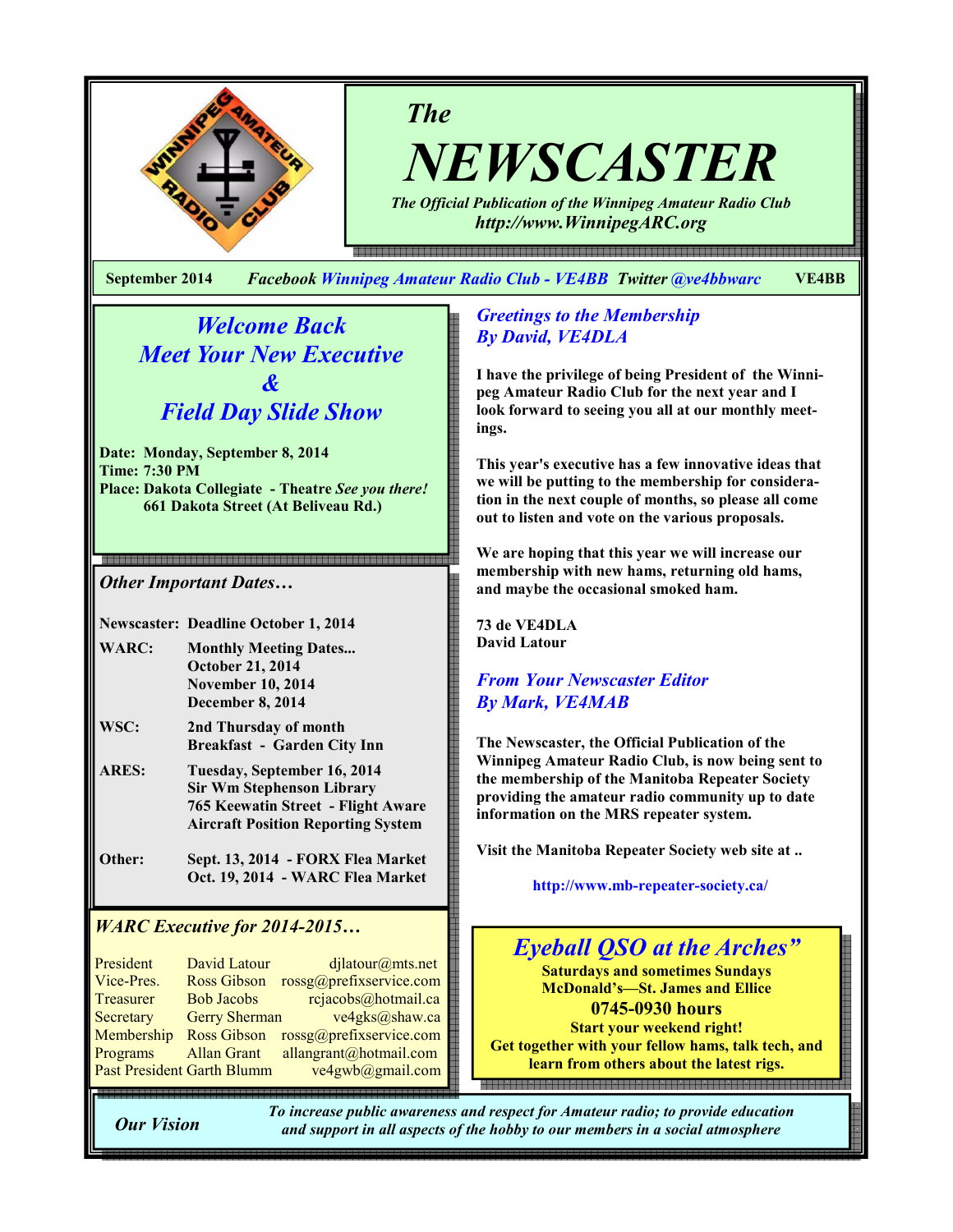#### 2 **WARC Meeting Minutes,** May 12, 2014 Taken by Ross VE4RWG

President Garth VE4GWB called the meeting to order at 7:41 PM.

Introductions by members, two potential future Hams, Greg and Nick were in attendance.

#### **Minutes**

President asked that minutes of May meeting be accepted as read, moved by Dick VE4HK, seconded by Glen VE4GWN. Approved by show of hands.

# Treasures Report

Bob VE4RCJ advised we began the month of May: with a balance of \$ 8977.65 income of \$ 0.34 leaving a balance of \$ 8977.99 cheques cleared \$ 45.00 cheques outstanding \$ 100.00 actual bank balance \$ 8832.99 PayPal balance \$ 1410.20 Actual current balance \$ 10243.19

# **Membership**

Ross VE4RWG reports that membership numbers are presently at 90.

# Flea Market

Dick VE4HK reported that next flea market is 14 Oct 2014 at the usual location on Sturgeon Road. See Ruth VE4XYL for table rentals.

# Winnipeg ARES Report

ARES Report by Glenn VE4GWN: ARES meeting scheduled for last Tuesday of month, Marathon briefing will take place tomorrow night.

# RAC Report

By President Geoff Bawden VE4BAW: Have added three frequencies to ham bands over past year, Financially now in black after a decade of negative accounts, Membership now stable but needs to grow, Ham numbers are up, need to see related increase in RAC membership, Regulations for tower installations under review by IC, need to ensure hams don't get caught up in red tape aimed at cellular users, Winnipeg is a hot spot for RAC, Every province now allows ham radio operation when mobile largely due to RAC influence,

Question from floor re: RAC vanity plates. Response: cost would be prohibitive due to low volume, Cary VE4EA complimented RAC on presence and performance at Dayton.

# Education Report

By Vera VA4VMM: Basic class 8 starts Sept 27 and runs for 4 Saturdays. Vera will post info on club web site.

# DX Report

Adam VE4SN reported that conditions are terrible. Nothing but static right now. Reports of some persons having DX success but contacts are rare.

### **MRS**

Dick reported that Milner Ridge repeater is now OK. VE4WRS repeater experiencing problems with IRLP as well as computer issues.

# New Business

Discussion was held re nomination of members to club executive. Doug VE4TG and Garth VE4GWB will not reoffer. Rolf VE4VZ and Gerry VE4GKS volunteered to serve next season. Moved by Derek VE4HAY that nominations be closed. Seconded by David VE4DLA. Approved by show of hands.

Motion to adjourn general meeting by Glen VE4GWN, seconded by Dave VE4DLA.

# **Presentations**

The evening concluded with a presentation and general discussion of issues related to Field Day requirements and setup.

Discussions were led by Jim VE4SIG and Cary VE4EA.

# Nostalgia Radio CJNU 93.7

CJNU 93.7 FM is where you'll hear the very best easy listening music that has been popular over the past eight decades!

Visit their web site for info and their SKED at http://www.cjnu.ca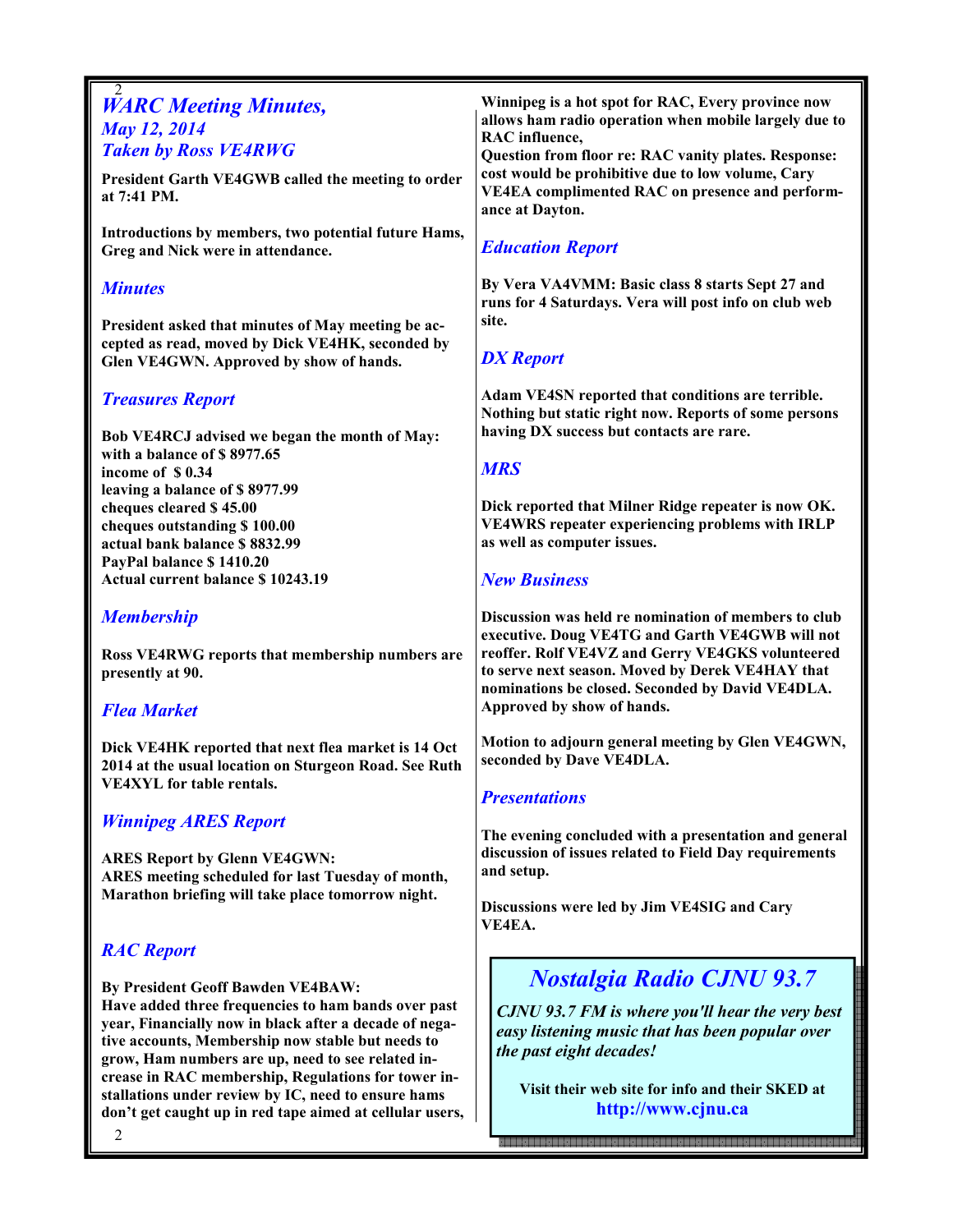#### 3 Winnipeg ARES Jeff Dovyak VE4MBQ ve4mbq@rac.ca

Our JUN General Meeting featured de-brief discussions both for RCAF Run and the Manitoba Marathon, good discussion occurred regarding both public service events.

Overall the summer has been fairly quiet for Winnipeg ARES except for the Alert Net that was run midafternoon SAT 05 JUL during a Tornado Warning for Winnipeg. Our Telephone Fan-Out was activated and fourteen Winnipeg ARES members or affiliates checked-in. Fortunately there was no severe damage in Winnipeg. Thanks to Rosi VE4YYL for getting the phoning started while I was on the way to VE4WWO.

The following participated in the Alert Net: VA4s AHG & RWT VE4s YYL, HK, RDO, VD, VZ, DLA, SIG, ACX, GWN, GMB, EIH, MBQ.

Our AUG General Meeting featured representatives from the WFPS Tactical Emergency Medical Support (TEMS) unit that provides EMS support to the WPS Tactical Unit – TEMS Paramedics are trained & equipped to work with police tactical officers inside the inner perimeter. Speakers were: P/SGT Shane Cooke, Medical Supervisor David Johnston and Advanced Care Paramedic Don Narine. Thanks to Randy Hull for facilitating the presentation.

ACP Don Narine Gearing Up (Photo Credit Garry Frankel VE4VD)





MS David Johnston ACP Don Narine P / SGT Shane Cooke

(Photo Credit Garry Frankel VE4VD)

Our next General Meeting is TUE 16 SEP, 1900h at Sir Wm Stephenson Library 765 Keewatin Street. Don Gerrard VE4DWG will be giving us a presentation on the Flight Aware Aircraft Position Reporting System.

# 2014 Manitoba Marathon Jeff Dovyak VE4MBQ ve4mbq@rac.ca

The 2014 Manitoba Marathon on Fathers' Day SUN 15 JUN involved eighty-five (85) Amateur Radio operators & affiliates covering eighty-nine (89) positions and six local Amateur Radio organizations.

Organizations that allow use of systems or infrastructure or recruit Amateur volunteers were:

Winnipeg Amateur Radio Club (WARC) Winnipeg ARES Manitoba Repeater Society (MRS) University of Manitoba Amateur Radio Society (UMARS) Winnipeg Senior Citizens Radio Club (WSCRC) Pathfinders Amateur Radio Club (PARC).

Our volunteers were:

VA4s CAT, DON, VMM, MAC, JCH, IAM, AJG, RWT VE4s DBV, HK, PCB, QB, BOY, DAE, VZ, AFL, JDH, MHZ, GLS, SE, XYL, SBS, LYN, JLO, JBL, PH, PEH, MMG, ANF, JAL, RIC, PWN, TTH, YYL, NQ, HQ, TSY, CEL, GZ, JAH, GWB, HAY, AJO, GIS, BN, UK, MAQ, MWH, DJS, RST, AND, CZK, EH, HAZ, STS, ESX, ACX, EIH, CDM, JNF, NCH, GWN, KAZ, WTF, MAB, EAR, QV, SCH, SYM, TRO, DWG, ALW, RDO, GKS, DLA, VB, JS, SIG, EA, MBQ Ian Boughton, Mary Perchaluk, Max Perchaluk, Betty Pettapiece, and Gail Lamoureux.

The 24 JUN Winnipeg ARES General Meeting was a good de-brief opportunity. Manitoba Marathon leadership was provided with the detailed ARES Report as were all of our volunteers in late JUN and the detailed report was posted on the WARC web-site:

#### http://winnipegarc.org/ Amateur\_Radio\_2014\_MB\_Marathon\_Report.pdf

Thanks to all our Amateur Operators & affiliated volunteers!

Mark you calendars for next year's Marathon ! Sunday, June 21, 2015 !!

\*\*\*\*\*\*\*\*\*\*\*\*\*\*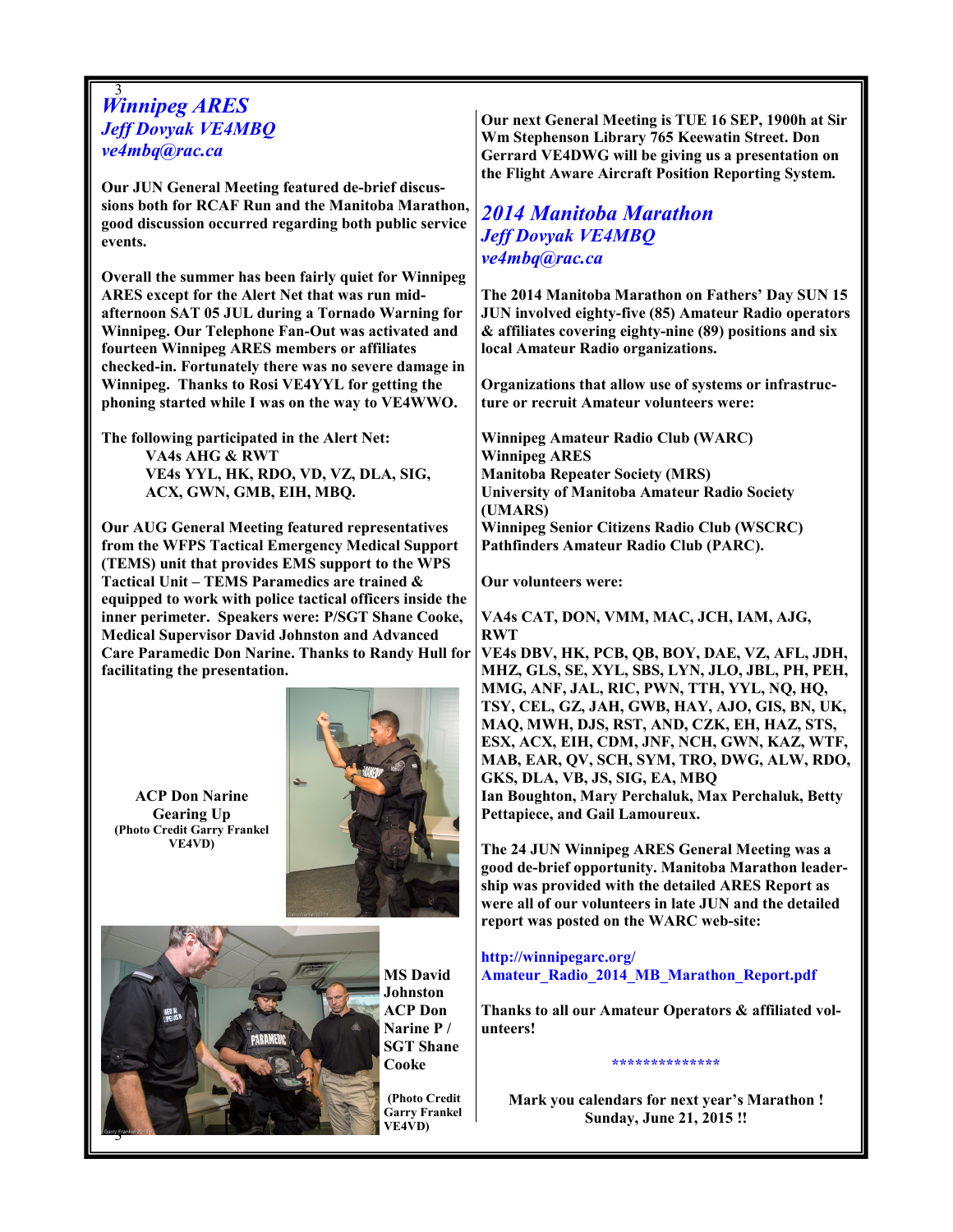

Remember to Renew for 2014 (Memberships expired December 31) http://www.mb-repeater-society.ca/ membership.html

VE4MAN - Starbuck, VE4CDN - Morris, VE4PLP - Portage, VE4MRS - Bruxelles, VE4GIM - Gimli, VE4MIL - Milner Ridge VE4EMB - Hadashville, VE4FAL - Falcon Lake, VE4WPG - Winnipeg, VE4VJ - Winnipeg, VE4WRS - Autopatch & IRLP link Winnipeg

Links to repeaters in Ontario, Brandon, Selkirk and soon to be the Dauphin & area. info@mb-repeater-society.ca

# Manitoba Repeater Society - Updates By, Ellis VE4AJO

First the problems we are experiencing with VE4VJ and the UHF link radios at the Richardson Building site are in the process of being resolved. What occurred was Industry Canada found we were generating spur out of our UHF band interfering with commercial customers. Of course we shut down all UHF activity as soon as we were notified. We found VE4VJ clean and are running it only connected to VE4WPG. The 3 Links ( to GIM, MIL, MAN) are disabled until we construct better band-pass duplexers for these 3 radios. Materials are on hand just time is the constraint. We are making progress.

VE4MAN power supply failed over this past Saturday (23) night Sunday morning. It may have been a storm related surge. We will service this the Saturday coming. We have a damaged link antenna at this site as well.

At VE4FAL Falcon Lake the link antennae are in bad shape and are on the replace list. Re-establishing the link to Milner Ridge repeater and Falcon Lake to Kenora is also in progress.

For those of us who travel west Portage VE4PLP and VE4MRS are operational. If you copy CW the Portage repeater identifies as VE4PLP not No ID since repairing the Palomar Controller in July.

This has been a busy summer thus far for the Manitoba Repeater Society and will continue until freeze up.

VE4AJO Technical Chair Manitoba Repeater Society

> Amateur Radios, Antennas, and more are available from your local Winnipeg ICOM Dealer… Micro-HighTech Communications Ltd. 197 Leila Avenue, Winnipeg, MB (204)-783-1885 Contact George Hill, VE4GDH Visit their web site..

http://www.microhightech.ca/

### BSC 8 On the Move By David VE4DAR

WARC's Chief Instructor, Vera VA4VMM, reports, "BSC 8 is on the move…" on the move from the Winnipeg Seniors to Shaftesbury High School in Charleswood.

When planning for a fall course began, dates for renovation at the Seniors were uncertain requiring the search for another classroom.

Shaftesbury HS is a great location for the Basic Short Course. Our first course at SHS was held in February 2013. Two science teachers, Rob VE4SHS and Adrian VA4AMD, already involved in weather balloon satellite launches and the Telebridge project, encourage and assist students in becoming hams. Modern classrooms with built in digital systems have room for 30 (not 18) students. BSC students can be shown working ham stations and Telebridge. Five spaces were reserved for SHS students.

Classes run 4 Saturdays beginning September 27 at 0900 hours. Students are required to preregister and to memorize 3 items before classes begin: Canadian call sign prefixes, Q-codes, and the International Phonetic Alphabet.

Course information can be found on WARC's website: winnipegarc.org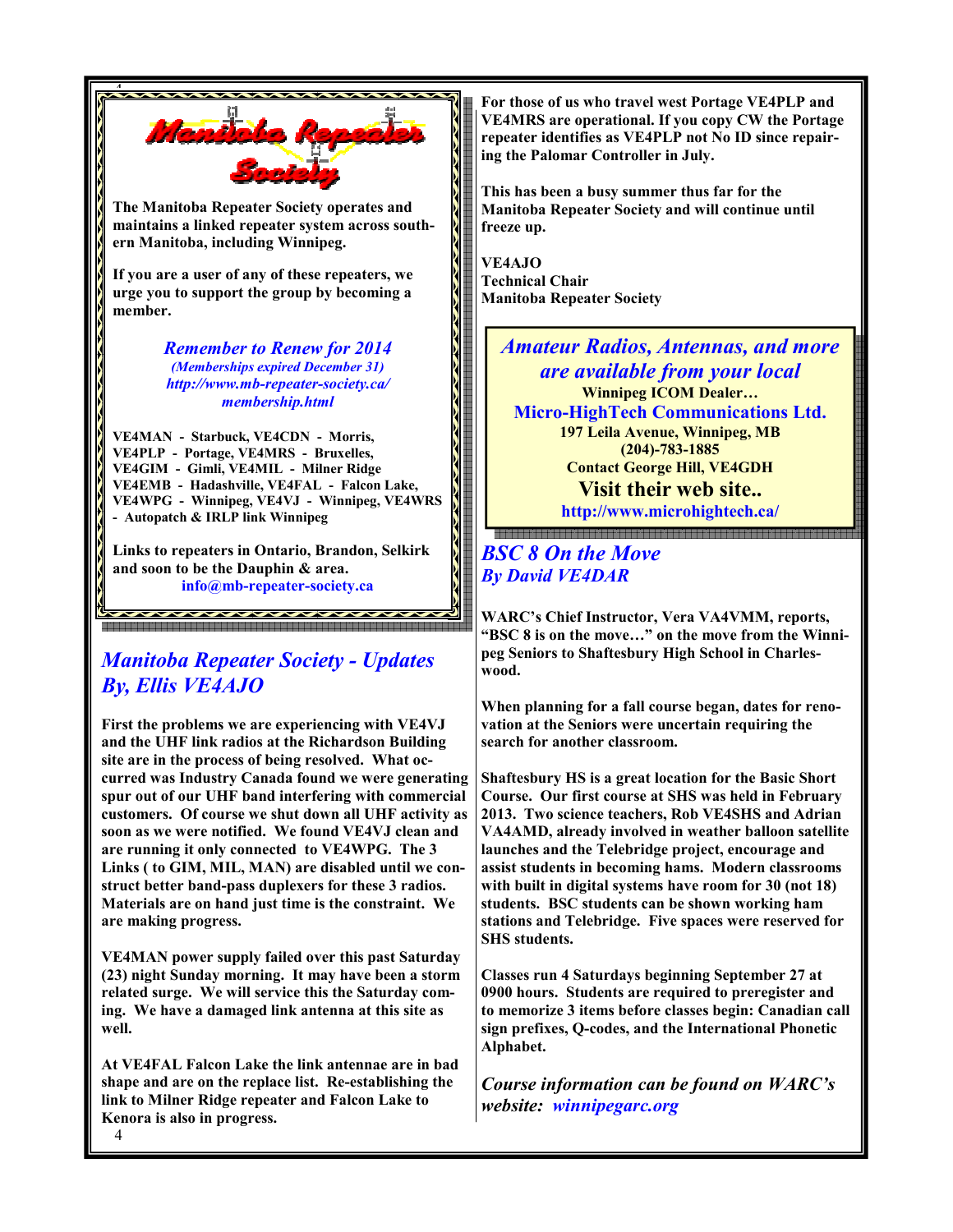#### 5 Manitoba Heavy Summer Rain Event Jeff Dovyak VE4MBQ A/SEC Manitoba ARES ve4mbq at rac.ca

Heavy rainfall accompanied by strong winds in Western and Southern Manitoba impacted a number of municipalities necessitating local action, States of Local Emergency (SoLEs), and deployment of some Provincial resources in support.

 • Impacts were greatest in but not limited to Western/ Southwestern Manitoba where municipalities, roads (both provincial and municipal), and agricultural operations have been affected.

 • A number of Provincial park campgrounds were affected by flooding.

Eventually a provincial SoLE was declared for very specific areas.

Beyond trying to maintain Situational Awareness (SA) there was no actual ARES operations at any municipal or the provincial level. The first Manitoba EMO SI-TREP was issued 29 JUN and the last SITREP was issued 21 JUL. As Acting SEC (and a participant of the Manitoba EMO Interagency Emergency Preparedness Committee) I received each SITREPs and shared with Manitoba ARES Executive and the VE4EMO Team (I had asked VE4EMO Team members to log into WebEOC periodically both to maintain SA and ensure that they had continued access to WebEOC).

WebEOC is the emergency management software package used in the provincial EOC and an increasing number of municipal EOCs. VE4EMO team members have personalized access allowing them to log into WebEOC in the ECC-ARES position.

ARES ECs were asked 04 JUL to poll their members over the weekend and report how many were available for deployment to other districts in case of a provincial request. Essentially only four ARES members came forward:

> Andrew Johnson VE4APJ Garry Frankel VE4VD Kent Haase VE4KEH Derek Hay VE4HAY.

5 As already mentioned, there were no municipal or provincial taskings for ARES so there were no deployments at all. One scenario that was considered was establishment of an Amateur Station as a back-up in the temporary provincial Command Post that was established in a particular community – the local ARES group indicated that while they could establish the station if requested only 1 member was available to be on stand-by to staff in case regular communications failed and only available for about a week since interprovincial travel was booked . Fortunately Manitoba EMO declined when I inquired as SEC if they wanted an Amateur Station established as a back-up. Andrew, Garry, Kent & Derek were advised 17 JUL that operations had begun to wind-down and that they could go back to enjoying their summer.

# WARC Flea Market

The WARC Flea Market is scheduled for Sunday, October 19, at our favourite location, Heritage Victoria Community Club, 950 Sturgeon Road.

Exciting news! We have a brand new team in charge of Ruth's Kitchen. They have promised out of this world, delicious coffee and muffins for our dining pleasure. Why not drop by and try them out?

Is your better half bugging you about all that stuff cluttering up your hamshack? Do you want to downsize a bit, and make a few bucks? Would you like to make a new ham happy, by selling some of those radios you really don't use any more? If the answer to all those questions is YES, YES, YES, then get hold of Ruth VE4XYL, ve4se@mymts.net, or 204- 837-6915 to book your table. Tables are only \$5.00 each for members of WARC, and \$10.00 for everyone else.

Are you waiting for that QSL card from that rare DX-pedition? Adam VE4SN, the QSL Bureau Manager for Manitoba will be there with a briefcase filled with cards. Adam would appreciate if everyone stops by his booth, to pick up their cards, and to pick up cards for any of your friends who cannot be there.

Winnipeg ARES will have their always popular Silent Auction, with lots of fabulous prizes. WARC will have a table, to accept your annual dues. MRS will have a table with some goodies for sale, and test equipment to check out your ham radios. The D-STAR group will also have a table, to answer all your questions about D-STAR.

Doors open for coffee, muffins, and enjoying eyeball QSO's with all your friends at 9:30. Vendor setup begins at 9:45 am. The stampede of buyers starts at 10:30 am. Prize draws will be from 11:30 am. Everything should wrap up by noon.

Sooooo, mark your calendars, I-pads, computers, tablets, and other recording devices for Sunday, October 19, for the WARC Flea Market

Dick Maguire VE4HK Flea Market Coordinator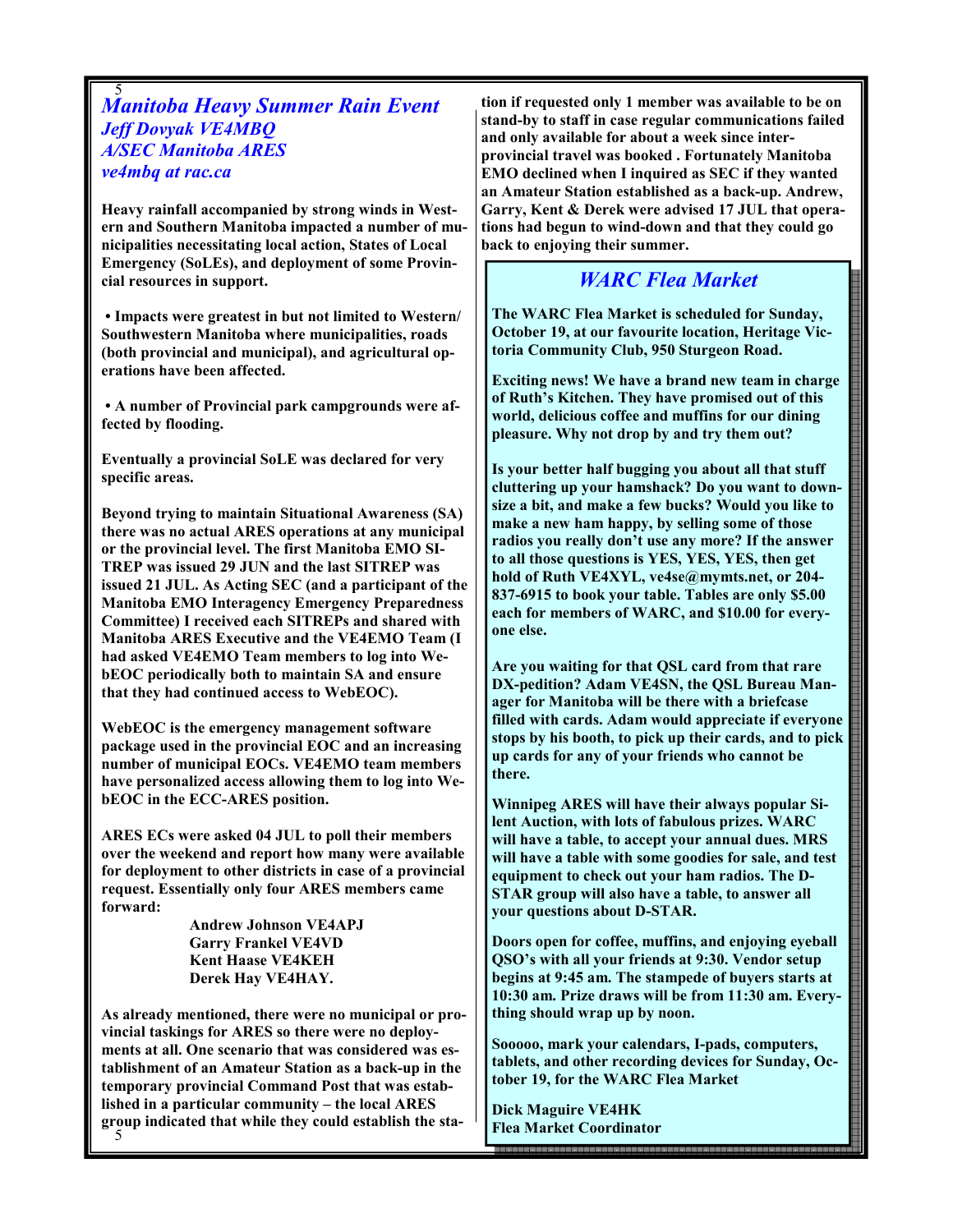

# New RAC Web Site URL http://wp.rac.ca

\*\*\*\*\*\*

# 2014 RAC AGM **Concluded**

On the heels of the 2014 Pacific Northwest DX Convention hosted by the Orca DX and Contest Club held in New Westminster BC this past week-end, the RAC AGM took place on July 27th.

Once again this year, RAC held a simulcast Webinar making it possible for anyone across the world to participate in the AGM via the convenience of their computer or smartphone. Voting capabilities through the Webinar was also made available.

RAC would like to thank everyone who helped make the AGM another successful event and in particular those involved with the logistics for the Webinar. RAC's Hounourary Legal Counsel Marcel Mongeon, VA3DDD moderated the online proceeding and we would be remiss not to thank him for his assistance. Bill Gipps, VE7ISV/VE7XS Regional Director for BC/ Yukon (and others) also provided valuable help from the actual AGM venue in New Westminster BC.

The venue was made possible by the Orca DX and Contest Club and RAC wishes to reiterate it's appreciation for this opportunity.

The proceedings can be heard through the archived Webinar recording here:

# https://attendee.gotowebinar.com/ recording/6290409736681938946

RAC President Geoff Bawden, VE4BAW, made the announcement that next year's AGM was being planned to be held in Saskatchewan.

#### Weblink: http://wp.rac.ca/2014-rac-agm-concluded/

# The August 2014 RAC Report

The August 2014 RAC Report is available for viewing on both the old and the new website. You must be logged in as a member to view the report on either site.

On the old website, www.rac.ca, the report is in the "Members' section" pull down menu on the left.

On the new website, www.wp.rac.ca, once logged in, go to "publications" then "downloads".

RAC Comms

# Not Yet A RAC Member???

Why not join today. Simply visit …

# https://www.rac.ca/en/rac/membership/form/

# From Your Midwest Director Derek VE4HAY

Board meeting Highlights ….

- Virtual Office there is nothing being done in our existing office that could not be done in remote locations.
- Website Development. The contractor is working on getting the data downloaded. Redundancies have to be cleaned up.
- Good feedback on the AGM in Vancouver. Some concerns were that the information was not made available to those who were participating in the meeting on the Webinar.
	- Yukon trip People were impressed with the attendance of President Bawden. We have strong advocates in that region and should be cultivated continuously. Good positive feedback was received for the most part of the trip. A tentative date for a trip to Edmonton would be the 3rd Wednesday of September so as to participate in a BBQ there.
	- Reminder that the 2015 RAC AGM will be help in Martensville just north of the Saskatoon airport.

6 RAC Comms

<sup>\*\*\*\*\*\*\*\*\*\*\*\*\*\*\*\*\*\*\*</sup>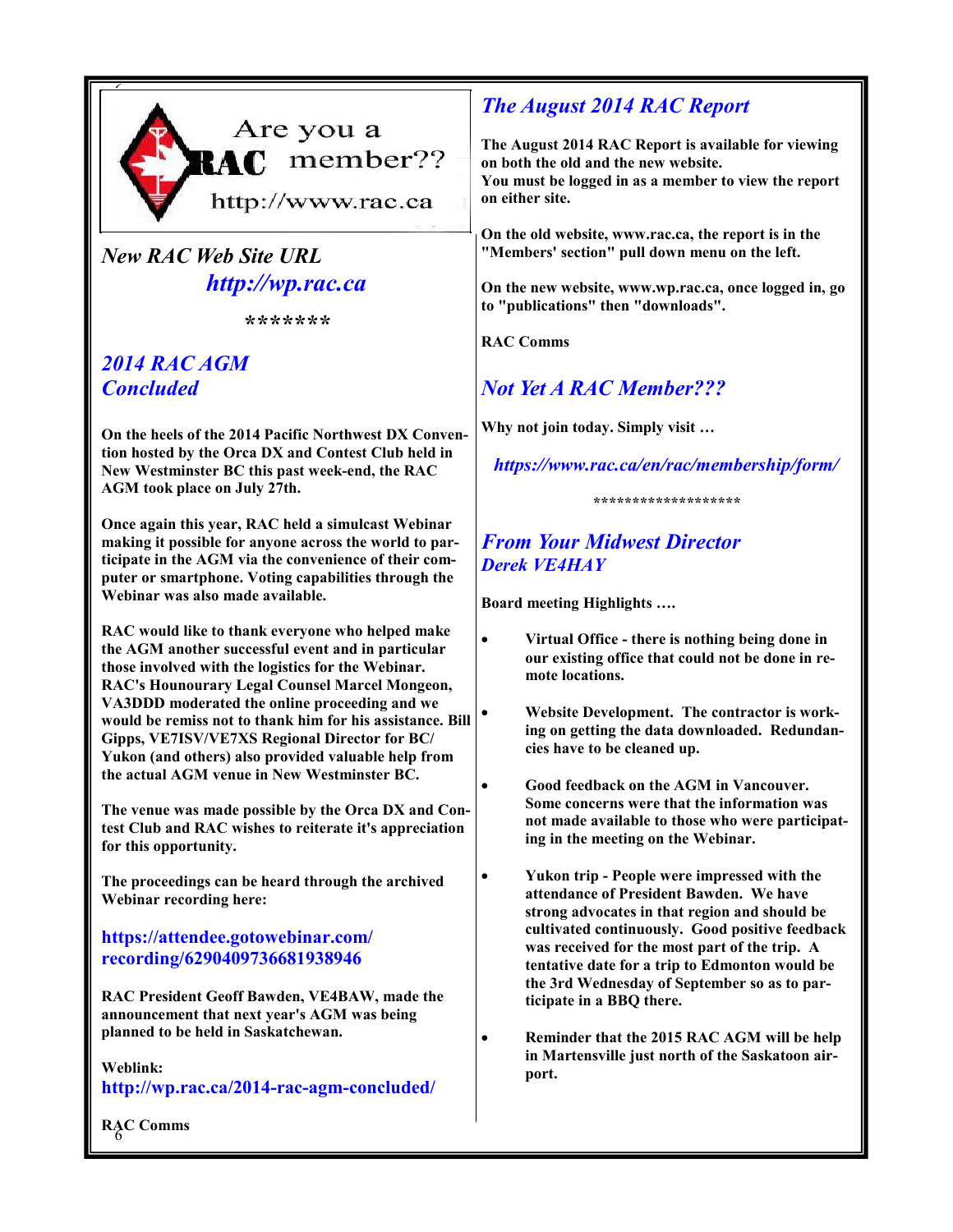| <b>WARC Field Day 2014</b>                                                                                   | with several members. He has headed the Calgary<br>Amateur Radio Club (CARA) Field Day for the previ-                                                                      |
|--------------------------------------------------------------------------------------------------------------|----------------------------------------------------------------------------------------------------------------------------------------------------------------------------|
| VE4BB was on the air for Field Day June 28-29, 2014,<br>on the grounds of the Canadian Mennonite University! | ous several years. He was impressed with the renewed<br>enthusiasm in Winnipeg and was looking for a change.                                                               |
| <b>Call Used: VE4BB</b><br><b>GOTA Station Call: VE4VZ</b><br><b>ARRL/RAC Section: MB Class: 3A</b>          | Both Jack and Jerry's guidance and assistance before<br>and during Field Day were wonderful. Jerry also made<br>a well attended pre-Field Day presentation on Solar        |
| <b>Participants: 73</b>                                                                                      | Propagation to the RSM group.<br>What would Field Day be without the threat of storms                                                                                      |
| Club/Group Name: Winnipeg Amateur Radio Club                                                                 | and rainy weather? We operated three low-power sta-<br>tions for most of the event period. Mother Nature did-                                                              |
| <b>Power Source(s): Generator</b>                                                                            | n't let us down.                                                                                                                                                           |
| <b>Power Multiplier: 2X</b>                                                                                  | During the night the tent and with it the 40m operating<br>position got blown away. Jerry and his equipment got<br>drenched. For the future, we should try to find a fixed |
| <b>Bonus Points:</b><br>300<br>100% Emergency power                                                          | shelter for each of the stations we plan to operate.                                                                                                                       |
| <b>Media Publicity</b><br>100                                                                                | Thanks go to Dick, VE4HK and his antenna crew as                                                                                                                           |
| <b>Set-up in Public Place</b><br>100                                                                         | well as David VE4DAR for his information booth.                                                                                                                            |
| <b>Information Booth</b><br>100                                                                              | Leor, VE4DXR also gets recognition for bringing out a                                                                                                                      |
| NTS message to ARRL SM/SEC<br>100                                                                            | non-ham and working with her until she completed the                                                                                                                       |
| <b>W1AW Field Day Message</b><br>100<br><b>Satellite QSO completed</b><br>100                                | necessary 20 QSOs for bonus points. Leor also helped                                                                                                                       |
| <b>Natural power QSOs completed</b><br>100                                                                   | us make solar QSOs.                                                                                                                                                        |
| Site Visit by invited elected official<br>100                                                                | Both WARC and RSM are grateful to Jim VE4SIG for                                                                                                                           |
| Site Visit by invited served agency official<br>100                                                          | the many hours he contributed as the 2014 Field Day                                                                                                                        |
| <b>GOTA Bonus</b><br>20                                                                                      | chair-person. Jim's words to me afterwards were,                                                                                                                           |
| 50<br>Submitted via the Web                                                                                  | "next year, will be even better!"                                                                                                                                          |
| 100<br><b>Educational activity</b>                                                                           |                                                                                                                                                                            |
| <b>Total Bonus Points</b><br>1,370                                                                           | Thanks go to the many members who brought equip-<br>ment and to Rolf VE4VZ for looking after food ar-                                                                      |
| <b>Score Summary:</b>                                                                                        | rangements. I apologize to anyone I may have omitted                                                                                                                       |
| <b>CW Digital Phone Total</b>                                                                                | or forgotten.                                                                                                                                                              |
| Total QSOs 665<br>384<br>$\bf{0}$                                                                            |                                                                                                                                                                            |
| <b>Total Points 1330</b><br>$\bf{0}$<br>384 1714                                                             | 73, Cary VE4EA                                                                                                                                                             |
| Claimed Score = $3,428$                                                                                      | A link to photos is on the WARC web site<br>http://winnipegarc.org/photos.html                                                                                             |
| The idea to work with WARC and conduct a joint 2014<br>Field Day originated with the newly formed Contest    | ********************                                                                                                                                                       |
| Group, Radiosport Manitoba (RSM). Several mem-                                                               | <b>D-Star's "D-Tip" Of The Month</b>                                                                                                                                       |
| bers recalled the serious fun Field Days of past, from                                                       | <b>By, Mark VE4MAB</b>                                                                                                                                                     |
| their youth,                                                                                                 |                                                                                                                                                                            |
| WARC is known for staging an amazing Field Day                                                               | The VE4WDR Dashboard is on-line at                                                                                                                                         |
| complete with equipment, meals and great membership                                                          | https://ve4wdr.dstargateway.org/                                                                                                                                           |
| turnout. When Jim, VE4SIG was appointed Field Day                                                            |                                                                                                                                                                            |
| chair, it ensured that the club would have an organized                                                      | The Dashboard will provide you with information as to<br>where the repeater modules are linked to and also show                                                            |
| and efficient event much like in past years when Rolf,                                                       | the "Remote Users" (connected via dongles), and the                                                                                                                        |
| VE4VZ and his predecessors looked after the planning.                                                        | "Last Stations" heard on the system.                                                                                                                                       |
| The Reno, NV couple, Jack (W6NF/VE4SNA) and                                                                  |                                                                                                                                                                            |
| Shelley (K7MKL) were in town and available to assist                                                         | The stations that show are displayed in red text are                                                                                                                       |
| with planning, operating and equipment loans.                                                                | reporting their positions and the red text is a link.                                                                                                                      |
|                                                                                                              | Clinking on the link will bring up the stations last re-                                                                                                                   |
| I shared the news of RSM's participation with Jerry,<br>VE6TL of Calgary. Jerry is a DX Contest Teammate     | ported location!                                                                                                                                                           |

7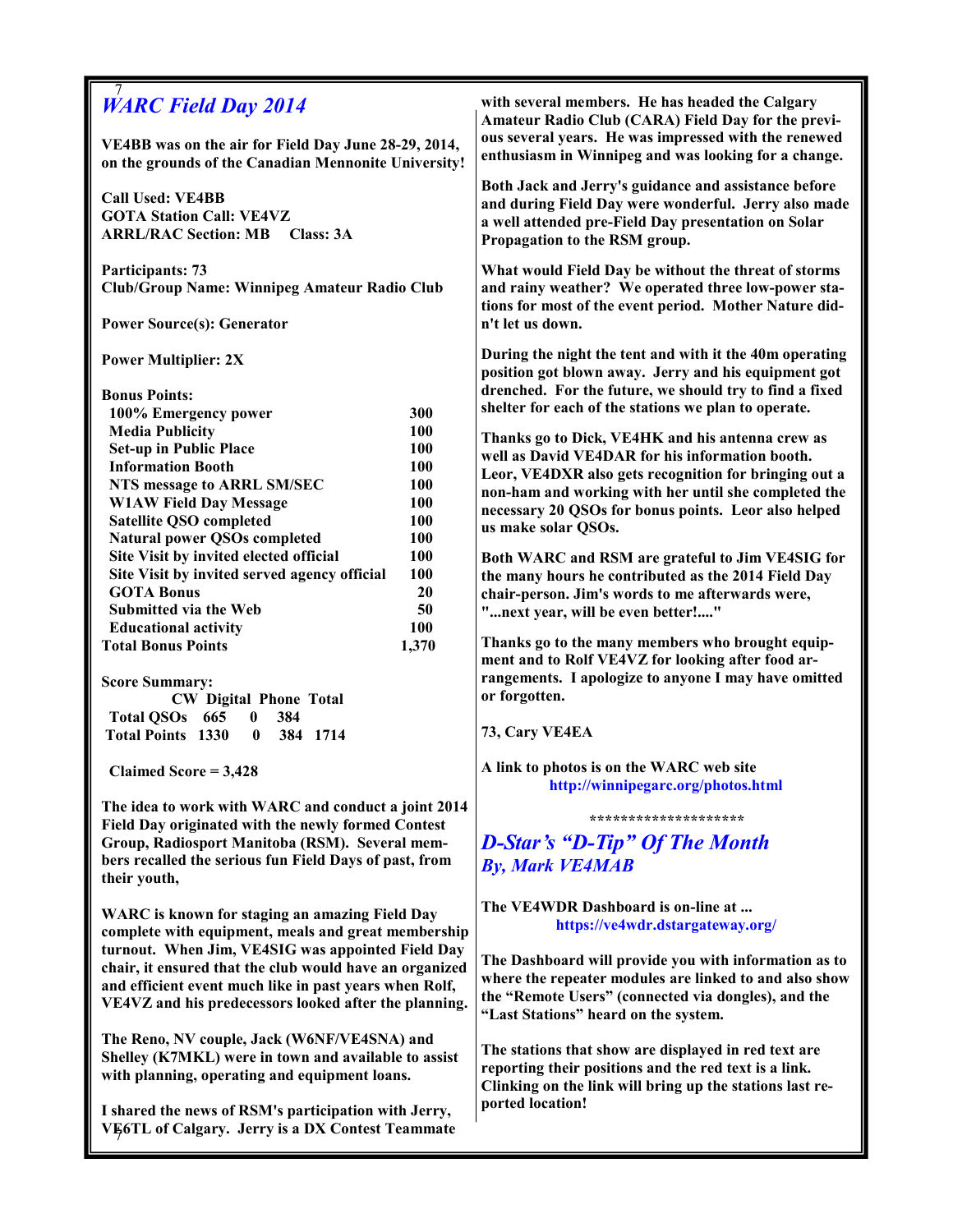| 8<br><b>Contest Calendar</b>                                                                                     | <b>QRP</b> Afield<br>1500Z, Sep 20 to 0300Z, Sep 21          |
|------------------------------------------------------------------------------------------------------------------|--------------------------------------------------------------|
|                                                                                                                  | <b>Washington State Salmon Run</b><br>1600Z, Sep 20          |
| <b>Extracted From</b>                                                                                            | to 2400Z, Sep 21                                             |
| http://www.hornucopia.com/contestcal/                                                                            | <b>BARTG Sprint 75</b><br>1700Z-2100Z, Sep 21                |
|                                                                                                                  | Run for the Bacon QRP Contest 0100Z-0300Z, Sep 22            |
| <b>For September</b>                                                                                             | 144 MHz Fall Sprint 1900 local - 2300 local, Sep 22          |
|                                                                                                                  | <b>CWops Mini-CWT Test</b><br>1300Z-1400Z, Sep 24            |
| <b>G3ZQS Memorial Straight Key Contest</b>                                                                       | and 1900Z-2000Z, Sep 24                                      |
| 2300Z, Sep 5 to 2300Z, Sep 7                                                                                     | and 0300Z-0400Z, Sep 25                                      |
| <b>Russian RTTY WW Contest</b><br>0000Z-2359Z, Sep 6                                                             | <b>RSGB 80m Club Sprint, CW</b><br>1900Z-2000Z, Sep 25       |
| 0000Z, Sep 6<br><b>All Asian DX Contest, Phone</b>                                                               | <b>NCCC RTTY Sprint Ladder</b><br>0145Z-0215Z, Sep 26        |
| to 2400Z, Sep 7                                                                                                  | <b>CQ Worldwide DX Contest, RTTY</b><br>0000Z, Sep 27        |
| <b>CWOps CW Open</b><br>0000Z-0359Z, Sep 6                                                                       | to 2400Z, Sep 28                                             |
| and 1200Z-1559Z, Sep 6                                                                                           | <b>Texas QSO Party</b><br>1400Z, Sep 27                      |
| and 2000Z-2359Z, Sep 6                                                                                           | to 0200Z, Sep 28                                             |
| Wake-Up! QRP Sprint<br>0600Z-0629Z, Sep 6                                                                        | and 1400Z-2000Z, Sep 28                                      |
| and 0630Z-0659Z, Sep 6                                                                                           | AGCW VHF/UHF Contest 1400Z-1700Z, Sep 27 (144)               |
| and 0700Z-0729Z, Sep 6                                                                                           | and 1700Z-1800Z, Sep 27 (432)                                |
| and 0730Z-0800Z, Sep 6                                                                                           | 1900 local - 2300 local, Sep 30<br>222 MHz Fall Sprint       |
| <b>IARU Region 1 Field Day, SSB</b><br>1300Z, Sep 6                                                              |                                                              |
| to 1259Z, Sep 7                                                                                                  | <b>Into October</b>                                          |
| 1300Z-1600Z, Sep 6<br><b>AGCW Straight Key Party</b>                                                             |                                                              |
| RSGB SSB Field Day 1300Z, Sep 6 to 1300Z, Sep 7<br>Ohio State Parks on the Air                                   | <b>SARL 80m QSO Party</b><br>1700Z-2000Z, Oct 2              |
| 1600Z-2400Z, Sep 6                                                                                               | <b>German Telegraphy Contest</b><br>0700Z-0959Z, Oct 3       |
| PODXS 070 Club Jay Hudak Memorial 80m Sprint<br>2000 local, Sep 6 to 0200 local, Sep 7                           | YLRL DX/NA YL Anniversary Contest 1400Z, Oct 3               |
| <b>North American Sprint, CW</b><br>0000Z-0400Z, Sep 7                                                           | to 0200Z, Oct 5                                              |
| DARC 10-Meter Digital Contest 1100Z-1700Z, Sep 7                                                                 | <b>TARA PSK Rumble Contest</b><br>0000Z-2400Z, Oct 4         |
| 1800Z, Sep 7 to 0300Z, Sep 8<br><b>Tennessee QSO Party</b>                                                       | <b>15-Meter SSTV Dash Contest</b><br>0000Z, Oct 4            |
| <b>CWops Mini-CWT Test</b><br>1300Z-1400Z, Sep 10                                                                | to 2359Z, Oct 5                                              |
| and 1900Z-2000Z, Sep 10                                                                                          | <b>Oceania DX Contest, Phone</b><br>0800Z, Oct 4             |
| and 0300Z-0400Z, Sep 11                                                                                          | to 0800Z, Oct 5                                              |
| RSGB 80m Club Sprint, SSB<br>1900Z-2000Z, Sep 10                                                                 | <b>Russian WW Digital Contest</b><br>1200Z, Oct 4            |
| <b>QRP Fox Hunt</b><br>0100Z-0230Z, Sep 12                                                                       | to 1159Z, Oct 5                                              |
| <b>NCCC RTTY Sprint Ladder</b><br>0145Z-0215Z, Sep 12                                                            | <b>California QSO Party</b><br>1600Z, Oct 4                  |
| <b>WAE DX Contest, SSB</b><br>0000Z, Sep 13                                                                      | to 2159Z, Oct 5<br>1600Z, Oct 4                              |
| to 2359Z, Sep 14                                                                                                 | <b>New Jersey QSO Party</b><br>to 0359Z, Oct 5               |
| FOC QSO Party<br>0000Z-2359Z, Sep 13                                                                             | and 1400Z-2000Z, Oct 5                                       |
| <b>SARL VHF/UHF Analogue/Digital Contest</b>                                                                     | <b>EU Autumn Sprint, SSB</b><br>1600Z-1959Z, Oct 4           |
| 1000Z, Sep 13 to 1000Z, Sep 14                                                                                   | <b>ARS Spartan Sprint</b><br>0100Z-0300Z, Oct 7              |
| <b>SKCC Weekend Sprintathon</b><br>1200Z, Sep 13                                                                 | <b>432 MHz Fall Sprint</b><br>1900 local - 2300 local, Oct 8 |
| to 2400Z, Sep 14                                                                                                 | <b>RSGB 80m Club Sprint, CW</b><br>1900Z-2000Z, Oct 8        |
| <b>Arkansas QSO Party</b><br>1400Z, Sep 13                                                                       | 10-10 Int. 10-10 Day Sprint<br>0001Z-2359Z, Oct 10           |
| to 0200Z, Sep 14                                                                                                 | <b>NCCC RTTY Sprint Ladder</b><br>0145Z-0215Z, Oct 10        |
| 1800Z, Sep 13<br><b>ARRL September VHF Contest</b>                                                               | <b>Makrothen RTTY Contest</b><br>0000Z, Oct 11               |
| to 0300Z, Sep 15                                                                                                 | to 1559Z, Oct 12                                             |
| 0000Z-0400Z, Sep 14<br><b>North American Sprint, SSB</b>                                                         | <b>Oceania DX Contest, CW</b><br>0800Z, Oct 11               |
| <b>Swiss HTC QRP Sprint</b><br>1300Z-1900Z, Sep 14                                                               | to 0800Z, Oct 12                                             |
| <b>CWops Mini-CWT Test</b><br>1300Z-1400Z, Sep 17                                                                | <b>Scandinavian Activity Contest, SSB</b><br>1200Z, Oct 11   |
| and 1900Z-2000Z, Sep 17                                                                                          | to 1200Z, Oct 12                                             |
| and 0300Z-0400Z, Sep 18                                                                                          | <b>EU Autumn Sprint, CW</b><br>1600Z-1959Z, Oct 11           |
| <b>NAQCC Straight Key/Bug Sprint</b>                                                                             | <b>Arizona QSO Party</b><br>1600Z, Oct 11                    |
| 0030Z-0230Z, Sep 18                                                                                              | to 2359Z, Oct 12                                             |
| <b>NCCC RTTY Sprint Ladder</b><br>0145Z-0215Z, Sep 19<br><b>ARRL 10 GHz and Up Contest</b><br>0600 local, Sep 20 | 1600Z, Oct 11<br>+Pennsylvania QSO Party                     |
| to 2400 local, Sep 21                                                                                            | to 2200Z, Oct 12                                             |
| <b>Scandinavian Activity Contest, CW</b><br>n1200Z, Sep 20                                                       | <b>FISTS Fall Sprint</b><br>1700Z-2100Z, Oct 11              |
| to 1200Z, Sep 21                                                                                                 | <b>North American Sprint, RTTY</b><br>0000Z-0400Z, Oct 12    |
| 1300Z, Sep 20 to 1300Z, Sep 21<br><b>SRT HF Contest SSB</b>                                                      |                                                              |